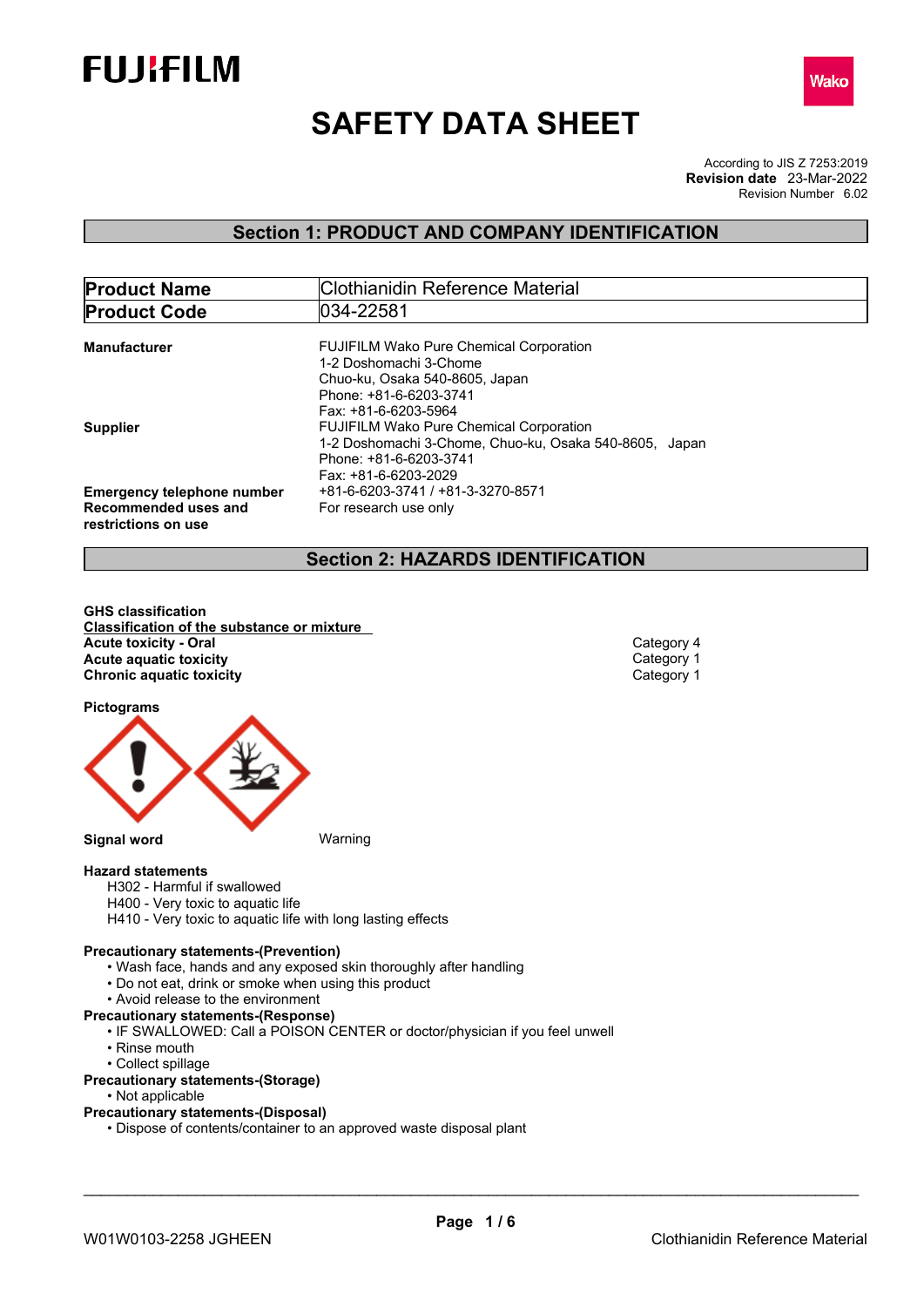| <b>Other hazards</b>                | Not available  |                                                          |             |                 |               |
|-------------------------------------|----------------|----------------------------------------------------------|-------------|-----------------|---------------|
|                                     |                | <b>Section 3: COMPOSITION/INFORMATION ON INGREDIENTS</b> |             |                 |               |
| <b>Single Substance or Mixture</b>  | Substance      |                                                          |             |                 |               |
| Formula                             | C6H8CIN5O2S    |                                                          |             |                 |               |
| <b>Chemical Name</b>                | Weight-%       | <b>Molecular weight</b>                                  | <b>ENCS</b> | <b>ISHL No.</b> | <b>CAS RN</b> |
| Clothianidin                        | 99.0           | 249.68                                                   | $(5)-6732$  | $8-(7)-1316$    | 210880-92-5   |
| Note on ISHL No.:                   |                | * in the table means announced chemical substances.      |             |                 |               |
| <b>Impurities and/or Additives:</b> | Not applicable |                                                          |             |                 |               |

# **Section 4: FIRST AID MEASURES**

#### **Inhalation**

**Others**

Remove to fresh air. If symptoms persist, call a physician.

#### **Skin contact**

Wash off immediately with soap and plenty of water. If symptoms persist, call a physician.

### **Eye contact**

IF IN EYES: Rinse cautiously with water for several minutes. Remove contact lenses, if present and easy to do. Continue rinsing. Immediate medical attention is required.

#### **Ingestion**

Rinse mouth. Never give anything by mouth to an unconscious person. Call a physician or poison control center immediately. Do not induce vomiting without medical advice.

#### **Protection of first-aiders**

Use personal protective equipment as required.

# **Section 5: FIRE FIGHTING MEASURES**

#### **Suitable extinguishing media**

Water spray (fog), Carbon dioxide (CO2), Foam, Extinguishing powder, Sand

**Unsuitable extinguishing media**

No information available

## **Specific hazards arising from the chemical product**

Vapors may form explosive mixtures with air

# **Special extinguishing method**

# No information available

# **Special protective actions for**

#### **fire-fighters**

Use personal protective equipment as required.Firefighters should wear self-contained breathing apparatus and full firefighting turnout gear.

# **Section 6: ACCIDENTAL RELEASE MEASURES**

#### **Personal precautions, protective equipment and emergency procedures**

For indoor, provide adequate ventilation process until the end of working. Deny unnecessary entry other than the people involved by, for example, using a rope. While working, wear appropriate protective equipments to avoid adhering it on skin, or inhaling the gas. Work from windward, and retract the people downwind.

#### **Environmental precautions**

To be careful not discharged to the environment without being properly handled waste water contaminated.

**Methods and materials for contaminent and methods and materials for cleaning up**

# Sweep up and gather scattered particles, and collect it in an empty airtight container.

#### **Recoverly, neutralization**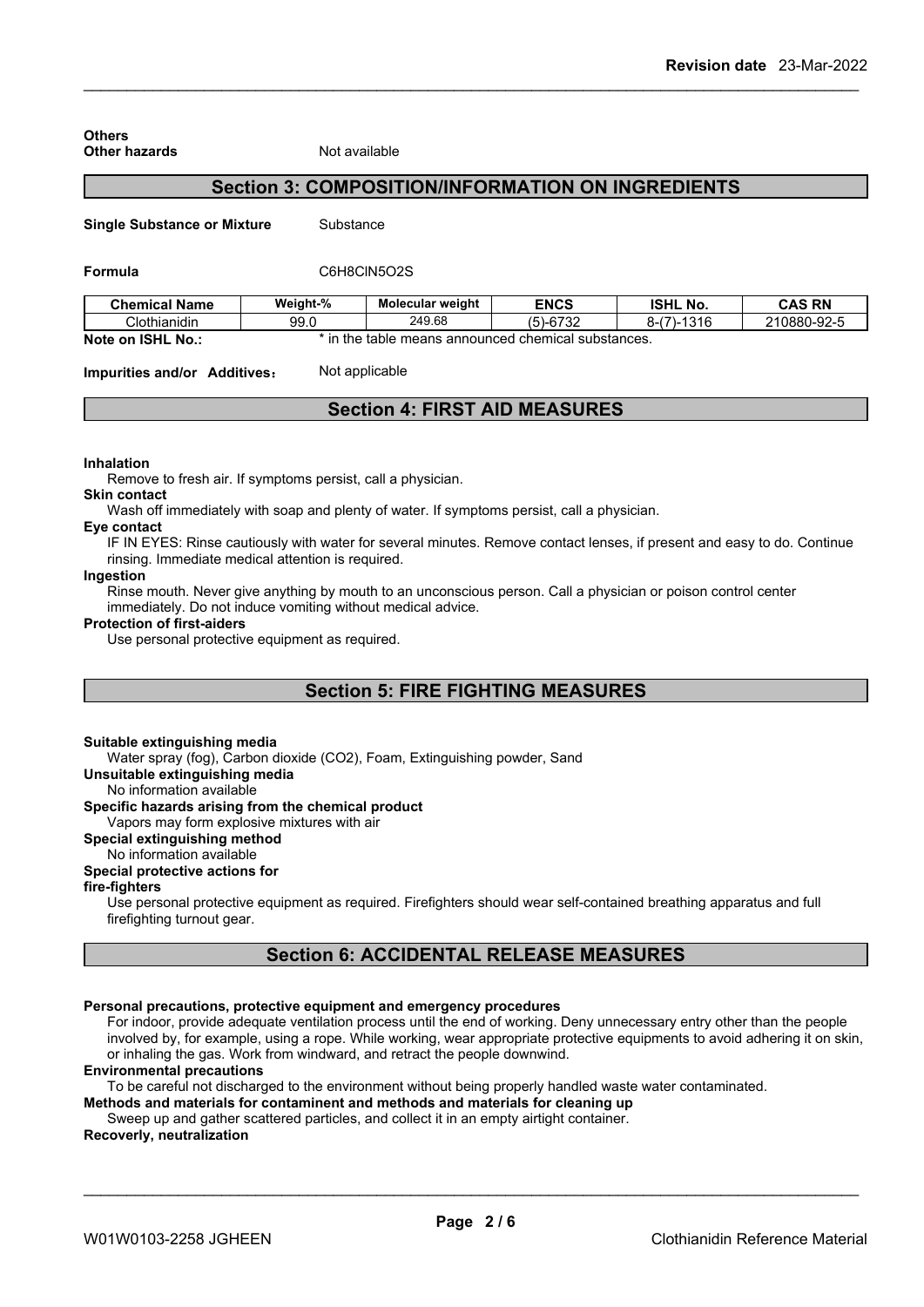#### No information available

#### **Secondary disaster prevention measures**

Clean contaminated objects and areas thoroughly observing environmental regulations.

# **Section 7: HANDLING AND STORAGE**

#### **Handling**

#### **Technical measures**

Highly flammable. Avoid contact with high temperature objects, spark, and strong oxidizing agents. Do not give shock. Use with local exhaust ventilation.

#### **Precautions**

Do not rough handling containers, such as upsetting, falling, giving a shock, and dragging Prevent leakage, overflow, and scattering. Not to generate steam and dust in vain. Seal the container after use. After handling, wash hands and face, and then gargle In places other than those specified, should not be smoking or eating and drinking Should not be brought contaminated protective equipment and gloves to rest stops Deny unnecessary entry of non-emergency personnel to the handling area

#### **Safety handling precautions**

Avoid contact with skin, eyes or clothing. Use personal protective equipment as required.

### **Storage**

**Safe storage conditions**

**Safe** packaging material **Incompatible substances** Strong oxidizing agents

**Storage conditions** Keep container protect from light tightly closed. Store in a cool (2-10 °C) place.<br>Safe nackaging material Glass

# **Section 8: EXPOSURE CONTROLS/PERSONAL PROTECTION**

#### **Engineering controls**

In case of indoor workplace, seal the source or use a local exhaust system. Provide the safety shower facility, and handand eye-wash facility. And display their position clearly.

**Exposure limits** This product, as supplied, does not contain any hazardous materials with occupational exposure limits established by the region specific regulatory bodies.

#### **Personal protective equipment**

**Respiratory protection** Dust mask **Hand protection** Protection gloves **Eye protection** protective eyeglasses or chemical safety goggles **Skin and body protection** Long-sleeved work clothes

#### **General hygiene considerations**

Handle in accordance with good industrial hygiene and safety practice.

# **Section 9: PHYSICAL AND CHEMICAL PROPERTIES**

| <b>Form</b>                                            |                             |
|--------------------------------------------------------|-----------------------------|
| Color                                                  | white                       |
| Appearance                                             | crystalline powder - powder |
| Odor                                                   | no data available           |
| Melting point/freezing point                           | 175 °C                      |
| Boiling point, initial boiling point and boiling range | no data available           |
| <b>Flammability</b>                                    | no data available           |
| <b>Evaporation rate:</b>                               | no data available           |
| Flammability (solid, gas):                             | no data available           |
| Upper/lower flammability or                            |                             |
| explosive limits                                       |                             |
| Upper:                                                 | no data available           |
| Lower:                                                 | no data available           |
| <b>Flash point</b>                                     | no data available           |
| Auto-ignition temperature:                             | no data available           |
| Decomposition temperature:                             | no data available           |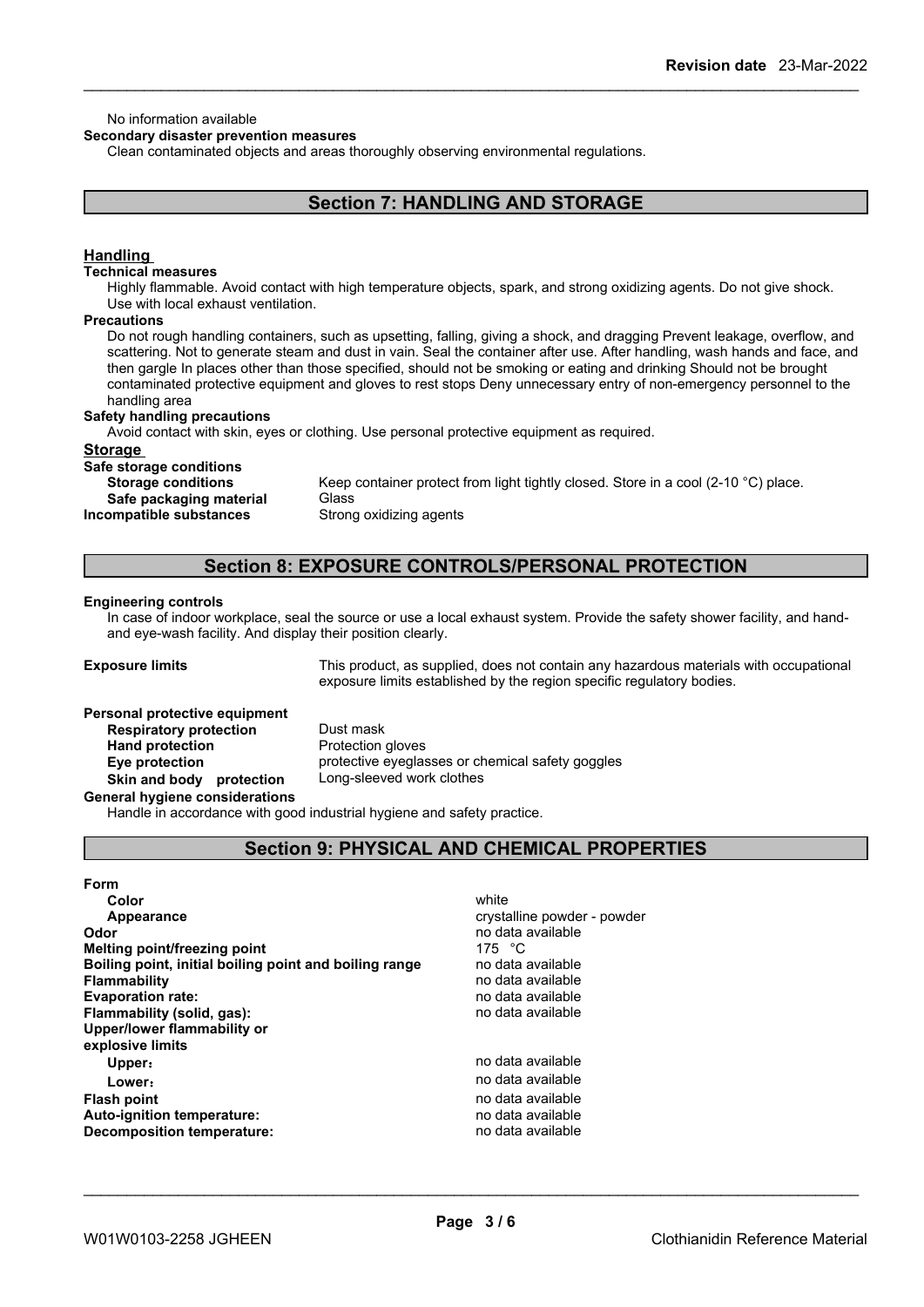**pH** no data available<br>**Viscosity (coefficient of viscosity) ho data available** no data available **Viscosity** (coefficient of viscosity) **Dynamic viscosity no data available no data available n-Octanol/water partition coefficient:(log Pow)** 0.9 **Vapour pressure** no d<br> **Specific Gravity / Relative density** 1.61 **Specific Gravity / Relative density Vapour density Particle characteristics** no data available

**Solubilities Solubilities acetone** : soluble . water : practically insoluble, or insoluble . **Vapour density** no data available

# **Section 10: STABILITY AND REACTIVITY**

#### **Stability**

**Reactivity no data available Chemical stability** May be altered by light. **Hazardous reactions**

None under normal processing

**Conditions to avoid**

Extremes of temperature and direct sunlight, Heat, flames and sparks, static electricity, spark, Shock

**Incompatible materials**

Strong oxidizing agents

**Hazardous decomposition products**

Carbon monooxide (CO), Carbon dioxide (CO2), Nitrogen oxides (NOx), Sulfur oxides (SOx), Halides

# **Section 11: TOXICOLOGICAL INFORMATION**

**Acute toxicity Acute toxicity hotal Acute toxicity hotal hotal hotal hotal hotal hotal hotal hotal hotal hotal hotal hotal hotal hotal hotal hotal hotal hotal hotal hotal** 

**Skin irritation/corrosion no data available** no data available **Serious eve damage/ irritation no data available Respiratory or skin sensitization**<br> **Reproductive cell mutagenicity**<br> **Reproductive cell mutagenicity**<br> **Reproductive cell mutagenicity Reproductive cell mutagenicity Carcinogenicity**

| <b>Chemical Name</b>          | <b>NTP</b> | <b>IARC</b>       | <b>ACGIH</b> | USOH (Japan) |
|-------------------------------|------------|-------------------|--------------|--------------|
| Clothianidin                  |            | Group 2A          |              |              |
| 210880-92-5                   |            |                   |              |              |
| <b>Reproductive toxicity</b>  |            | no data available |              |              |
| <b>STOT-single exposure</b>   |            | no data available |              |              |
| <b>STOT-repeated exposure</b> |            | no data available |              |              |
| <b>Aspiration hazard</b>      |            | no data available |              |              |

# **Section 12: ECOLOGICAL INFORMATION**

**Ecotoxicity** No information available

**Other data** no data available

**Persistence and degradability** No information available<br>**Bioaccumulative potential** No information available **Bioaccumulative potential Mobility in soil** No information available **Hazard to the ozone layer** No information available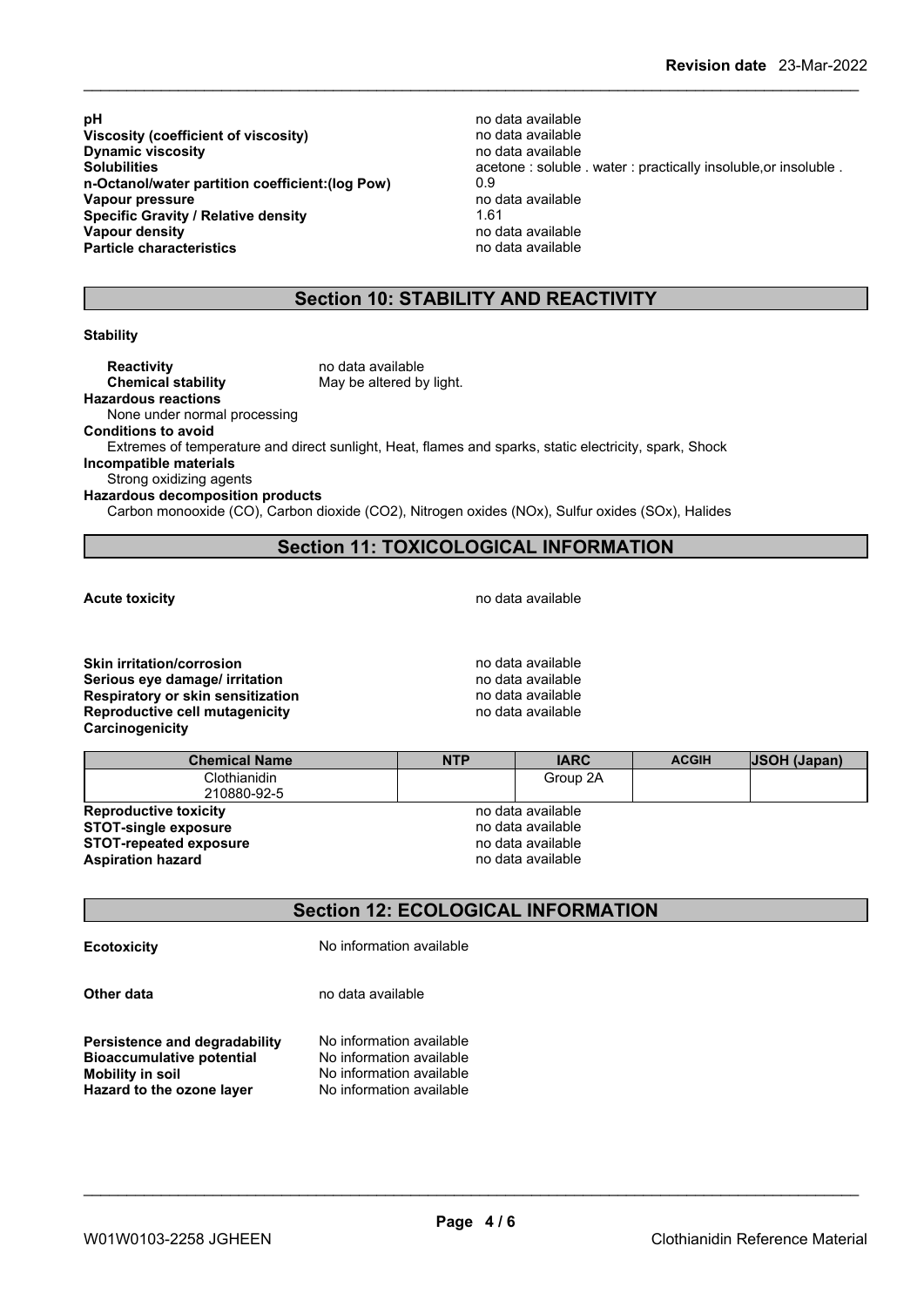# **Section 13: DISPOSAL CONSIDERATIONS**

#### **Waste from residues**

Disposal should be in accordance with applicable regional, national and local laws and regulations. **Contaminated container and contaminated packaging**

Disposal should be in accordance with applicable regional, national and local laws and regulations.

# **Section 14: TRANSPORT INFORMATION**

| <b>ADR/RID</b>                                                 |                                                                   |
|----------------------------------------------------------------|-------------------------------------------------------------------|
| UN number                                                      | <b>UN3077</b>                                                     |
| <b>Proper shipping name:</b>                                   | Environmentally hazardous substance, solid, n.o.s. (Clothianidin) |
| UN classfication                                               | 9                                                                 |
| Subsidiary hazard class                                        |                                                                   |
| Packing group                                                  | Ш                                                                 |
| <b>Marine pollutant</b>                                        | Yes                                                               |
| <b>IMDG</b>                                                    |                                                                   |
| UN number                                                      | <b>UN3077</b>                                                     |
| Proper shipping name:                                          | Environmentally hazardous substance, solid, n.o.s. (Clothianidin) |
| UN classfication                                               | 9                                                                 |
| <b>Subsidiary hazard class</b>                                 |                                                                   |
| Packing group                                                  | Ш                                                                 |
| <b>Marine pollutant (Sea)</b>                                  | Yes                                                               |
| <b>Transport in bulk according to</b> No information available |                                                                   |
| Annex II of MARPOL 73/78 and                                   |                                                                   |
| the IBC Code                                                   |                                                                   |
| <b>IATA</b>                                                    |                                                                   |
| UN number                                                      | <b>UN3077</b>                                                     |
| Proper shipping name:                                          | Environmentally hazardous substance, solid, n.o.s. (Clothianidin) |
| <b>UN classfication</b>                                        | 9                                                                 |
| <b>Subsidiary hazard class</b>                                 |                                                                   |
| Packing group                                                  | Ш                                                                 |
| <b>Environmentally Hazardous</b>                               | Yes                                                               |
| <b>Substance</b>                                               |                                                                   |

# **Section 15: REGULATORY INFORMATION**

| International Inventories<br><b>EINECS/ELINCS</b><br><b>TSCA</b> | Listed                                                                                 |
|------------------------------------------------------------------|----------------------------------------------------------------------------------------|
| Japanese regulations                                             |                                                                                        |
| <b>Fire Service Act</b>                                          | Category V, nitro compounds, dangerous grade 2                                         |
| <b>Poisonous and Deleterious</b>                                 | Not applicable                                                                         |
| <b>Substances Control Law</b>                                    |                                                                                        |
| Industrial Safety and Health Act Not applicable                  |                                                                                        |
| Regulations for the carriage                                     | Noxious Substances (Ordinance Art.3, Ministry of Transportation Ordinance Regarding    |
| and storage of dangerous                                         | Transport by Ship and Storage, Attached Table 1)                                       |
| goods in ship                                                    |                                                                                        |
| <b>Civil Aeronautics Law</b>                                     | Misellaneous Dangerous Substances and Articles (Ordinance Art. 194, MITL Nortification |
|                                                                  | for Air Transportation of Explosives etc., Attached Table 1)                           |
| Pollutant Release and Transfer Not applicable                    |                                                                                        |
| <b>Register Law</b>                                              |                                                                                        |
| (~2023.3.31)                                                     |                                                                                        |
| <b>Pollutant Release and Transfer</b>                            | Class 1                                                                                |
| Register Law                                                     |                                                                                        |
| (2023/4/1)                                                       |                                                                                        |
| Class 1 - No.                                                    | 616                                                                                    |
| <b>Export Trade Control Order</b>                                | Not applicable                                                                         |
|                                                                  |                                                                                        |

# **Section 16: OTHER INFORMATION**